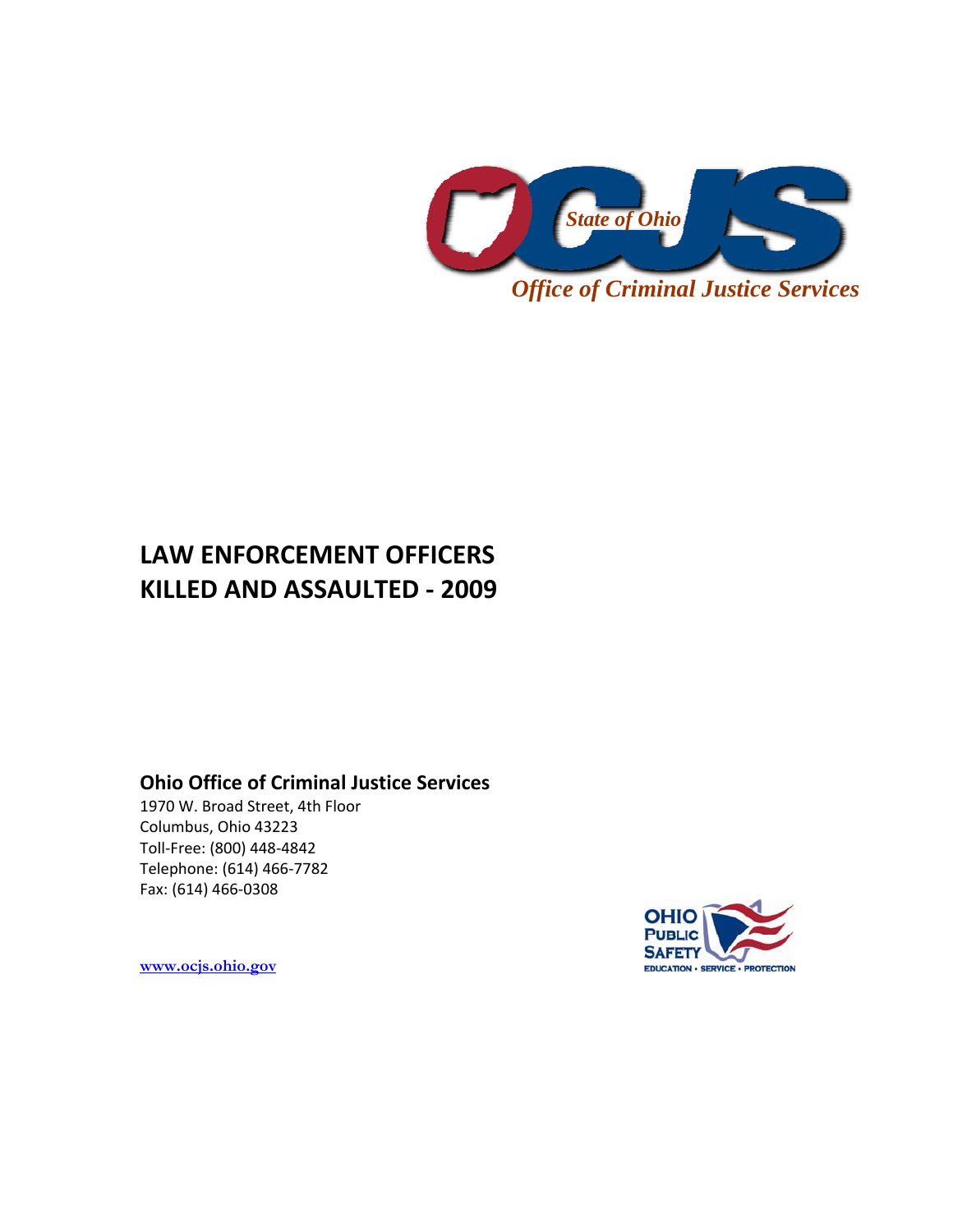# **LAW ENFORCEMENT OFFICERS KILLED AND ASSAULTED 2009**

On October 18, 2010, the FBI released its annual *Law Enforcement Officers Killed and Assaulted* for 2009. The report is based on data submitted to the FBI from agencies participating in the Uniform Crime Report (UCR) Program, FBI field offices and federal agencies including the U.S. Capitol Police, U.S. Department of Homeland Security, U.S. Department of the Interior, U.S. Department of Justice, U.S. Department of the Treasury, and the U.S. Postal Inspection Service. Data is provided for duly sworn city, university and college, county, state, tribal, and federal law enforcement officers feloniously killed, officers accidentally killed, and officers assaulted, with narrative descriptions provided for incidents where officers were feloniously killed.

The data pertain to those officers who at the time of the incident met the following criteria:

- They were working in an official capacity
- They had full arrest powers
- They ordinarily wore a badge and carried a firearm
- They were paid from governmental funds set aside specifically for payment of sworn law enforcement representatives

In addition, their deaths must have been directly related to injuries received during the incidents.

#### **National statistics**

- 48 law enforcement officers were feloniously killed in the line of duty in 2009. The deaths occurred in 18 states and Puerto Rico. In 2008, 41 officers were feloniously killed.
- Characteristics of the feloniously killed officer in 2009:
	- o Average age was 38.
	- o Average length of service was 12 years.
	- o 47 officers were male, 1 officer was female.
	- o 42 officers were white, 3 were black, and 2 were American Indian/Alaskan Native, and 1 was Asian/Pacific Islander.
- Characteristics of the incident surrounding the murder:
	- o 31 percent occurred in ambush situations.
	- o 17 percent occurred in arrest situations.
	- o 13 percent occurred during the investigation of disturbance calls.
- o 17 percent occurred during traffic stops/pursuits.
- o 10 percent occurred during tactical situations.
- o 4 percent occurred during the handling, transport, or custody of prisoners.
- o 8 percent occurred while investigating suspicious persons or circumstances.
- 45 of the 48 officers were killed by a firearm. Of these, 62 percent were killed with handguns, and 33 percent were killed with rifles. Nine officers attempted to fire their own weapon and 12 fired their own weapon during the incidents. Forty-two percent of firearm deaths of officers occurred when the distance between the victim and offender was between 0‐5 feet.